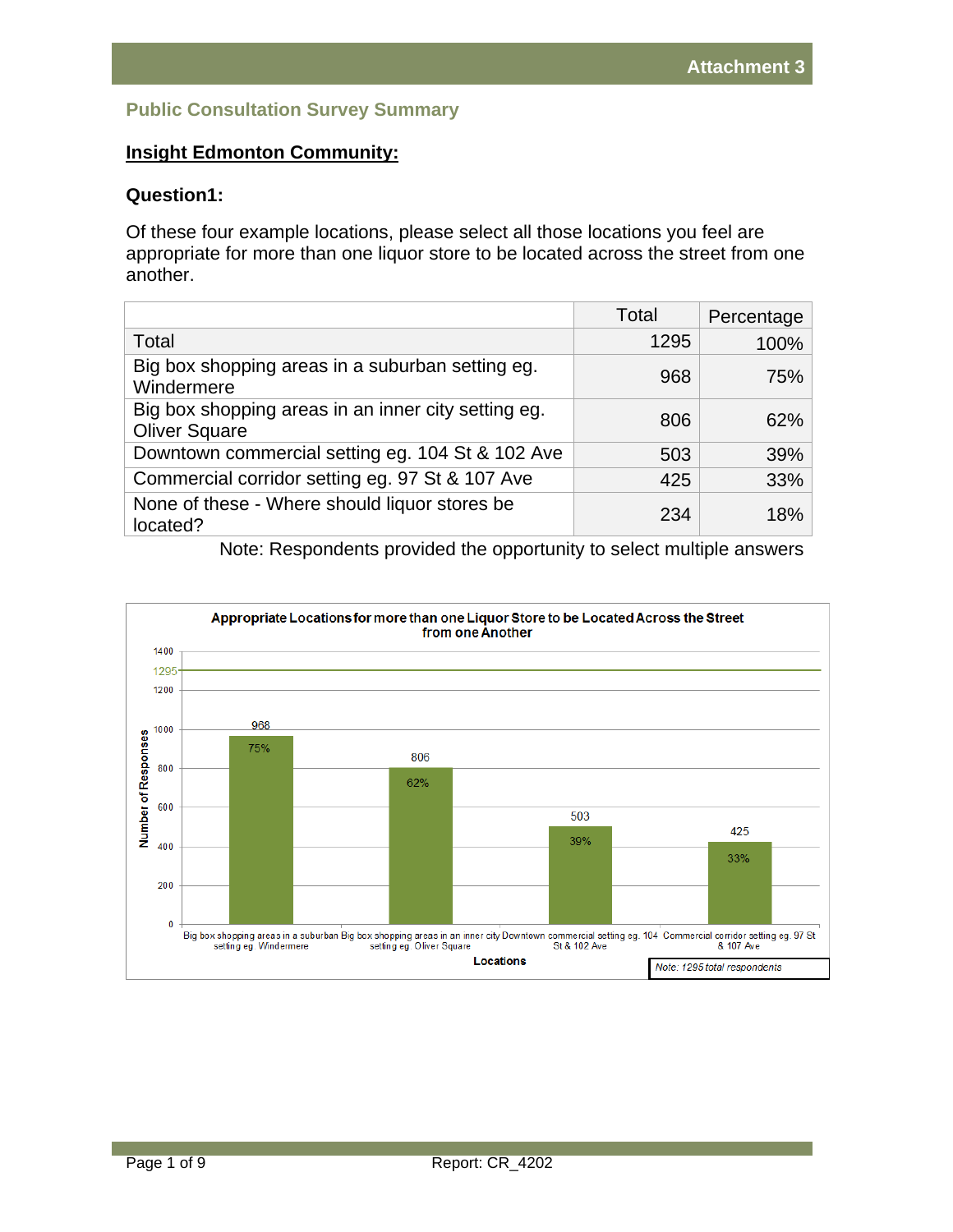## **Question2:**

Please rate your level of agreement with the following statement: Big box shopping areas are appropriate locations for more than one liquor store.

|                            | Total | Percentage |
|----------------------------|-------|------------|
| Total                      | 1295  | 100%       |
| <b>Strongly Agree</b>      | 319   | 25%        |
| Somewhat Agree             | 598   | 46%        |
| Neither Agree nor Disagree | 158   | 12%        |
| Somewhat Disagree          | 107   | 8%         |
| <b>Strongly Disagree</b>   | 101   | 8%         |
| Don't Know                 | 12    | $1\%$      |

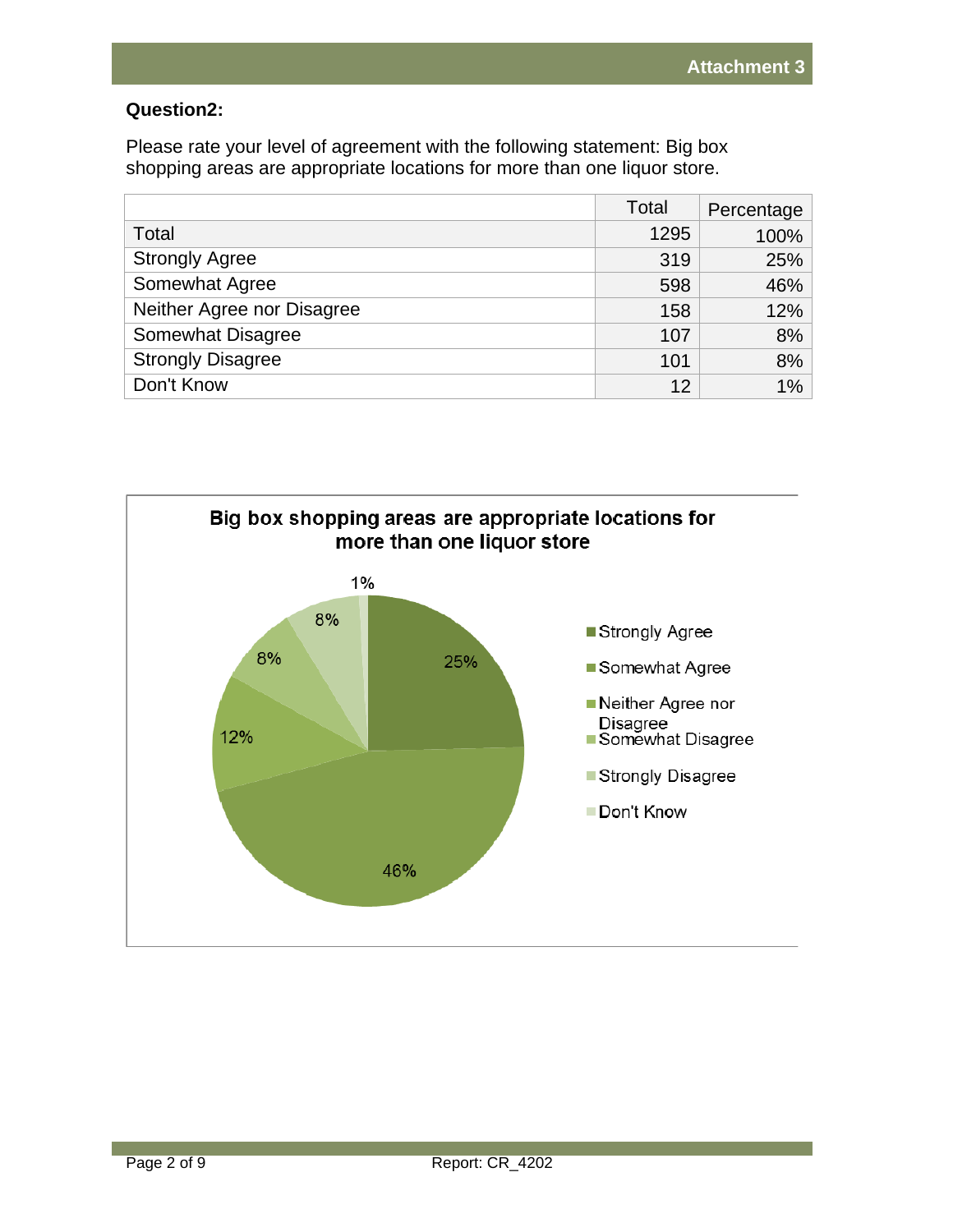### **Question 3:**

When was the last time you purchased alcohol from a liquor store?

|                                  | Total | Percentage |
|----------------------------------|-------|------------|
| Total                            | 1295  | 100%       |
| Within the past month            | 887   | 68%        |
| Within the past 6 months         | 193   | 15%        |
| Within the past year             | 96    | 7%         |
| Never, I do not purchase alcohol | 119   | 9%         |

## **Question 4:**

The current Zoning Bylaw requires a 500 m separation distance (equivalent of 2.5 downtown city blocks) between liquor stores. Please rate your level of satisfaction with the current Zoning Bylaw requirements. Reference: Zoning Bylaw 12800 see Section 85 - Major and Minor Alcohol Sales

|                                    | Total | Percentage |
|------------------------------------|-------|------------|
| Total                              | 1295  | 100%       |
| <b>Very Satisfied</b>              | 311   | 24%        |
| <b>Somewhat Satisfied</b>          | 302   | 23%        |
| Neither Satisfied nor Dissatisfied | 430   | 33%        |
| <b>Somewhat Dissatisfied</b>       | 130   | 10%        |
| <b>Very Dissatisfied</b>           | 87    | 7%         |
| Don't Know                         | 35    | 3%         |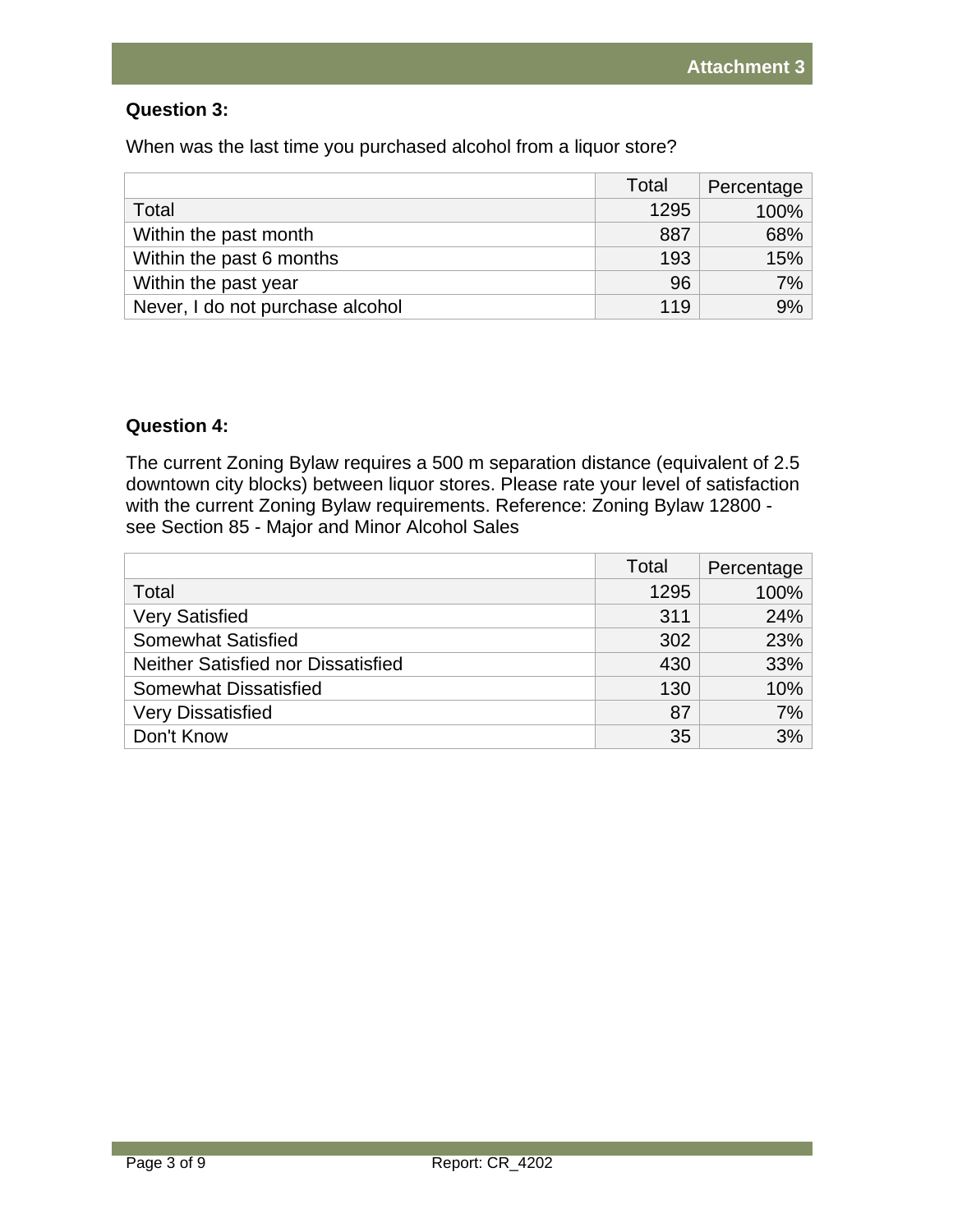# **Question 5:**

If the required 500 m (2.5 downtown city blocks) separation distance between liquor stores is removed in and around big box shopping areas, what outcomes do you think could arise?

|                                                    | Total | Percentage |
|----------------------------------------------------|-------|------------|
| Total                                              | 1295  | 100%       |
| More competitive pricing of liquor products        | 849   | 66%        |
| Greater variety of liquor products available       | 672   | 52%        |
| More convenient locations available                | 633   | 49%        |
| Increased traffic                                  | 366   | 28%        |
| More alcohol related problems (alcoholism,         | 319   | 25%        |
| dependency, public intoxication)                   |       |            |
| Negative influence for children/teens              | 268   | 21%        |
| Reduced parking availability at shopping locations | 257   | 20%        |
| More neighbourhood crime (residential or business) | 233   | 18%        |
| Decreased property values                          | 221   | 17%        |
| Other:                                             | 105   | 8%         |
| None of these (No impact)                          | 72    | 6%         |
| Increased property values                          | 23    | 2%         |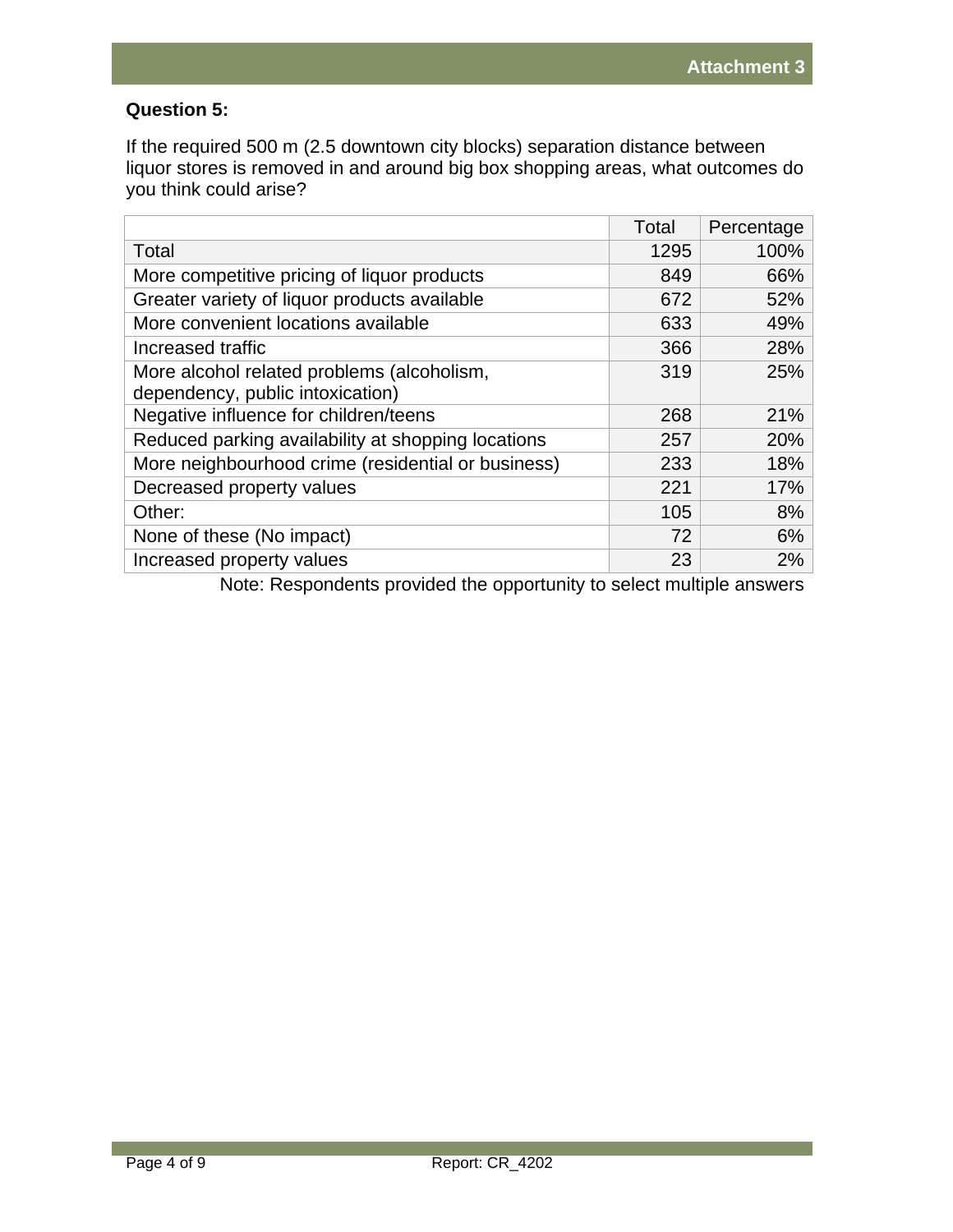# **Public Online Survey & Stakeholders Survey:**

# **Question 1:**

Of these four example locations, please select all those locations you feel are appropriate for more than 1 liquor store to be located across the street from one another.

|                                                                            | Public and<br><b>Stakeholders</b> |            | Public |            | <b>Stakeholders</b> |            |
|----------------------------------------------------------------------------|-----------------------------------|------------|--------|------------|---------------------|------------|
|                                                                            | Total                             | Percentage | Total  | Percentage | Total               | Percentage |
| Total                                                                      | 239                               | 100%       | 198    | 100%       | 41                  | 100%       |
| Big box shopping<br>areas in a suburban<br>setting eg.<br>Windermere       | 166                               | 69%        | 139    | 70%        | 27                  | 66%        |
| Big box shopping<br>areas in an inner city<br>setting eg. Oliver<br>Square | 132                               | 55%        | 116    | 59%        | 16                  | 39%        |
| Downtown<br>commercial setting<br>eg. 104 St & 102 Ave                     | 81                                | 34%        | 75     | 38%        | 6                   | 15%        |
| <b>Commercial corridor</b><br>setting eg. 97 St &<br><b>107 Ave</b>        | 63                                | 26%        | 58     | 29%        | 5                   | 12%        |

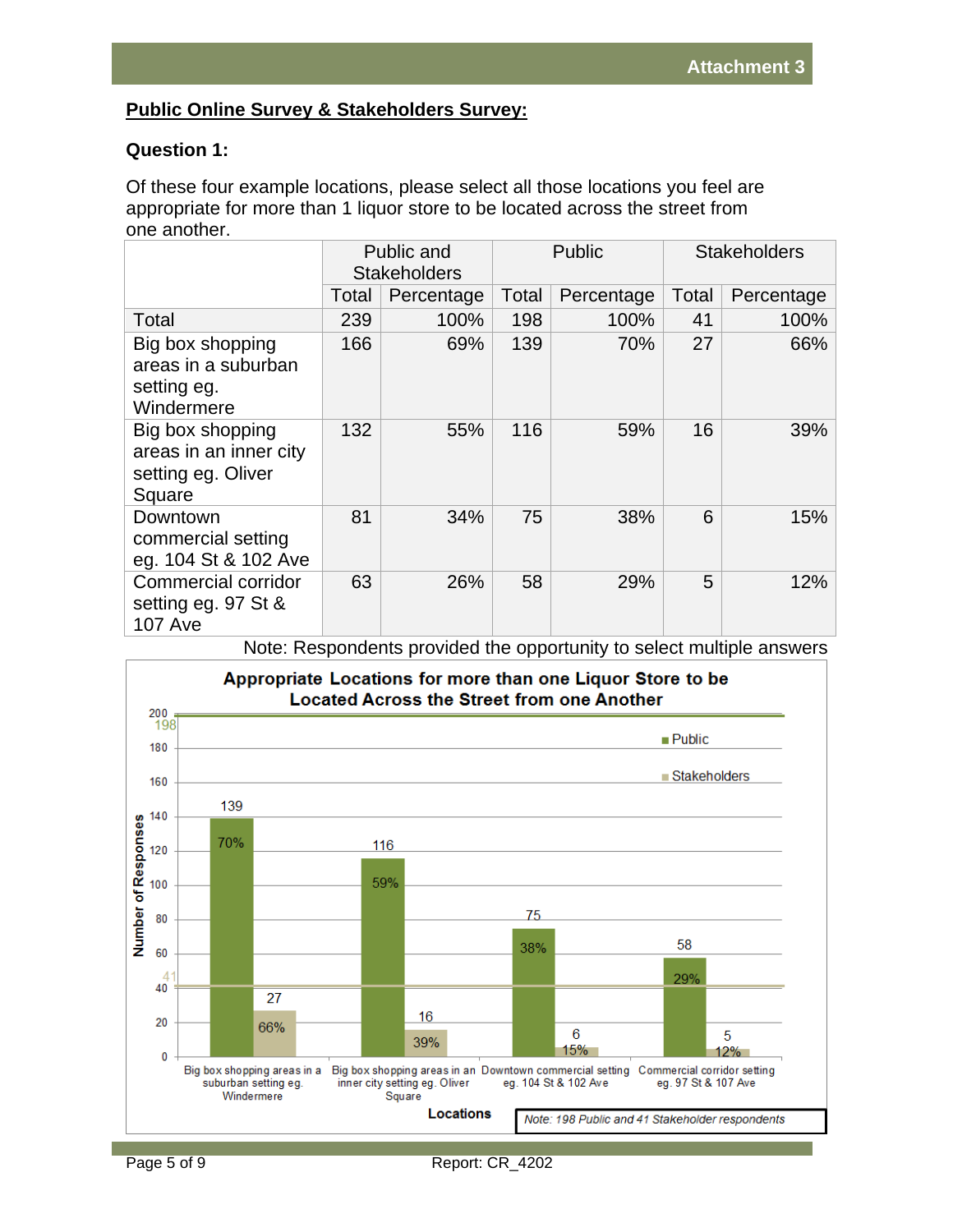### **Question 2:**

Please rate your level of agreement with the following statement: Big box shopping areas are appropriate locations for more than one liquor store.

|                                      |       | Public and<br><b>Stakeholders</b> |       | <b>Public</b> |       | <b>Stakeholders</b> |  |
|--------------------------------------|-------|-----------------------------------|-------|---------------|-------|---------------------|--|
|                                      | Total | Percentage                        | Total | Percentage    | Total | Percentage          |  |
| Total                                | 239   | 100%                              | 198   | 100%          | 41    | 100%                |  |
| <b>Strongly Agree</b>                | 83    | 35%                               | 73    | 37%           | 10    | 24%                 |  |
| Somewhat Agree                       | 70    | 29%                               | 56    | 28%           | 14    | 34%                 |  |
| Neither Agree nor<br><b>Disagree</b> | 17    | 7%                                | 14    | 7%            | 3     | 7%                  |  |
| Somewhat<br><b>Disagree</b>          | 27    | 11%                               | 23    | 12%           | 4     | 10%                 |  |
| <b>Strongly Disagree</b>             | 41    | 17%                               | 31    | 16%           | 10    | 24%                 |  |
| Don't Know                           | 1     | $0\%$                             | 1     | 0%            | 0     | $0\%$               |  |

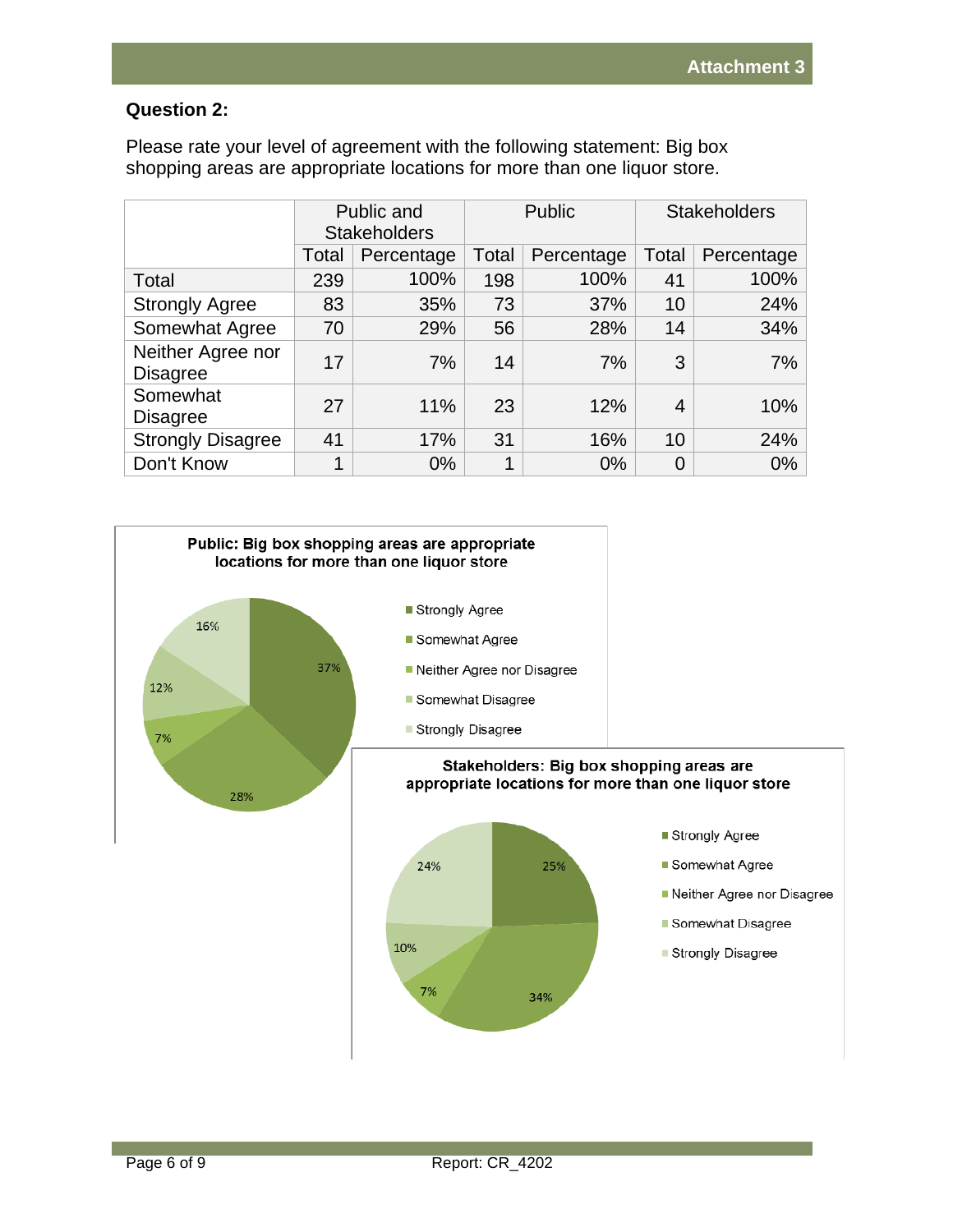# **Question 3:**

Please rate your level of agreement with the following statement: The currently required 500 m separation distance between alcohol sales establishments creates an unfair condition in the marketplace.

|                                      |       | Public and<br><b>Stakeholders</b> |       | <b>Public</b> |       | <b>Stakeholders</b> |  |
|--------------------------------------|-------|-----------------------------------|-------|---------------|-------|---------------------|--|
|                                      | Total | Percentage                        | Total | Percentage    | Total | Percentage          |  |
| Total                                | 239   | 100%                              | 198   | 100%          | 41    | 100%                |  |
| <b>Strongly Agree</b>                | 52    | 22%                               | 46    | 23%           | 6     | 15%                 |  |
| Somewhat Agree                       | 41    | 17%                               | 37    | 19%           | 4     | 10%                 |  |
| Neither Agree nor<br><b>Disagree</b> | 23    | 10%                               | 19    | 10%           | 4     | 10%                 |  |
| Somewhat<br><b>Disagree</b>          | 37    | 15%                               | 33    | 17%           | 4     | 10%                 |  |
| <b>Strongly Disagree</b>             | 77    | 32%                               | 54    | 27%           | 23    | 56%                 |  |
| Don't Know                           | 9     | 4%                                | 9     | 5%            |       | $0\%$               |  |

# **Question 4:**

Please rate your level of agreement with the following statement: Edmonton's suburban liquor store marketplace can handle the operation of additional liquor stores.

|                                      | Public and<br><b>Stakeholders</b> |            |       | <b>Public</b> | <b>Stakeholders</b> |            |  |
|--------------------------------------|-----------------------------------|------------|-------|---------------|---------------------|------------|--|
|                                      | Total                             | Percentage | Total | Percentage    | Total               | Percentage |  |
| Total                                | 239                               | 100%       | 198   | 100%          | 41                  | 100%       |  |
| <b>Strongly Agree</b>                | 53                                | 22%        | 47    | 24%           | 6                   | 15%        |  |
| Somewhat Agree                       | 57                                | 24%        | 52    | 26%           | 5                   | 12%        |  |
| Neither Agree nor<br><b>Disagree</b> | 37                                | 15%        | 29    | 15%           | 8                   | 20%        |  |
| Somewhat<br><b>Disagree</b>          | 31                                | 13%        | 23    | 12%           | 8                   | 20%        |  |
| <b>Strongly Disagree</b>             | 43                                | 18%        | 34    | 17%           | 9                   | 22%        |  |
| Don't Know                           | 18                                | 8%         | 13    | 7%            | 5                   | 12%        |  |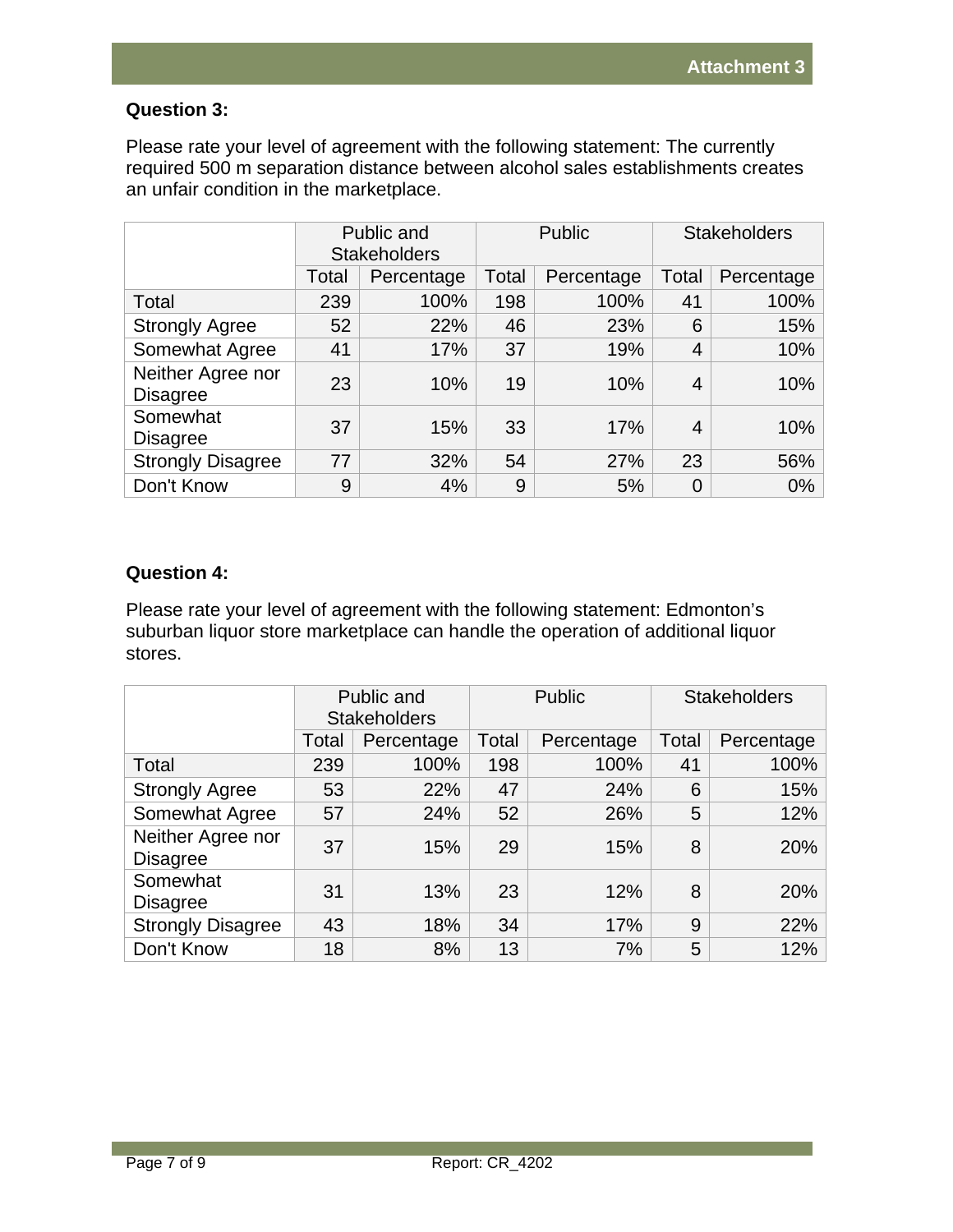# **Question 5:**

Level of satisfaction with the current 500 m separation distance between liquor stores

|                                              | Public and<br><b>Stakeholders</b> |            | Public |            | <b>Stakeholders</b> |            |
|----------------------------------------------|-----------------------------------|------------|--------|------------|---------------------|------------|
|                                              | Total                             | Percentage | Total  | Percentage | Total               | Percentage |
| Total                                        | 239                               | 100%       | 198    | 100%       | 41                  | 100%       |
| <b>Very Satisfied</b>                        | 66                                | 28%        | 51     | 26%        | 15                  | 37%        |
| <b>Somewhat Satisfied</b>                    | 39                                | 16%        | 30     | 15%        | 9                   | 22%        |
| Neither Satisfied nor<br><b>Dissatisfied</b> | 47                                | 20%        | 43     | 22%        | 4                   | 10%        |
| Somewhat<br><b>Dissatisfied</b>              | 43                                | 18%        | 35     | 18%        | 8                   | 20%        |
| <b>Very Dissatisfied</b>                     | 43                                | 18%        | 38     | 19%        | 5                   | 12%        |
| Don't Know                                   | 1                                 | 0%         |        | 1%         | 0                   | $0\%$      |

## **Question 6:**

Please indicate what you think of the required 500 m (2.5 downtown city blocks) separation distance between liquor stores by choosing one statement to identify the statement that most closely matches your opinion

|                                                                      | Public and<br><b>Stakeholders</b> |            | Public |            | <b>Stakeholders</b> |            |
|----------------------------------------------------------------------|-----------------------------------|------------|--------|------------|---------------------|------------|
|                                                                      | Total                             | Percentage | Total  | Percentage | Total               | Percentage |
| Total                                                                | 239                               | 100%       | 198    | 100%       | 41                  | 100%       |
| Too stringent $-$<br>lesser separation<br>distance is<br>acceptable  | 85                                | 36%        | 71     | 36%        | $\overline{7}$      | 17%        |
| Achieves a good<br>balance                                           | 91                                | 38%        | 68     | 34%        | 18                  | 44%        |
| Not stringent<br>enough - greater<br>separation distance<br>required | 63                                | 26%        | 44     | 22%        | 11                  | 27%        |